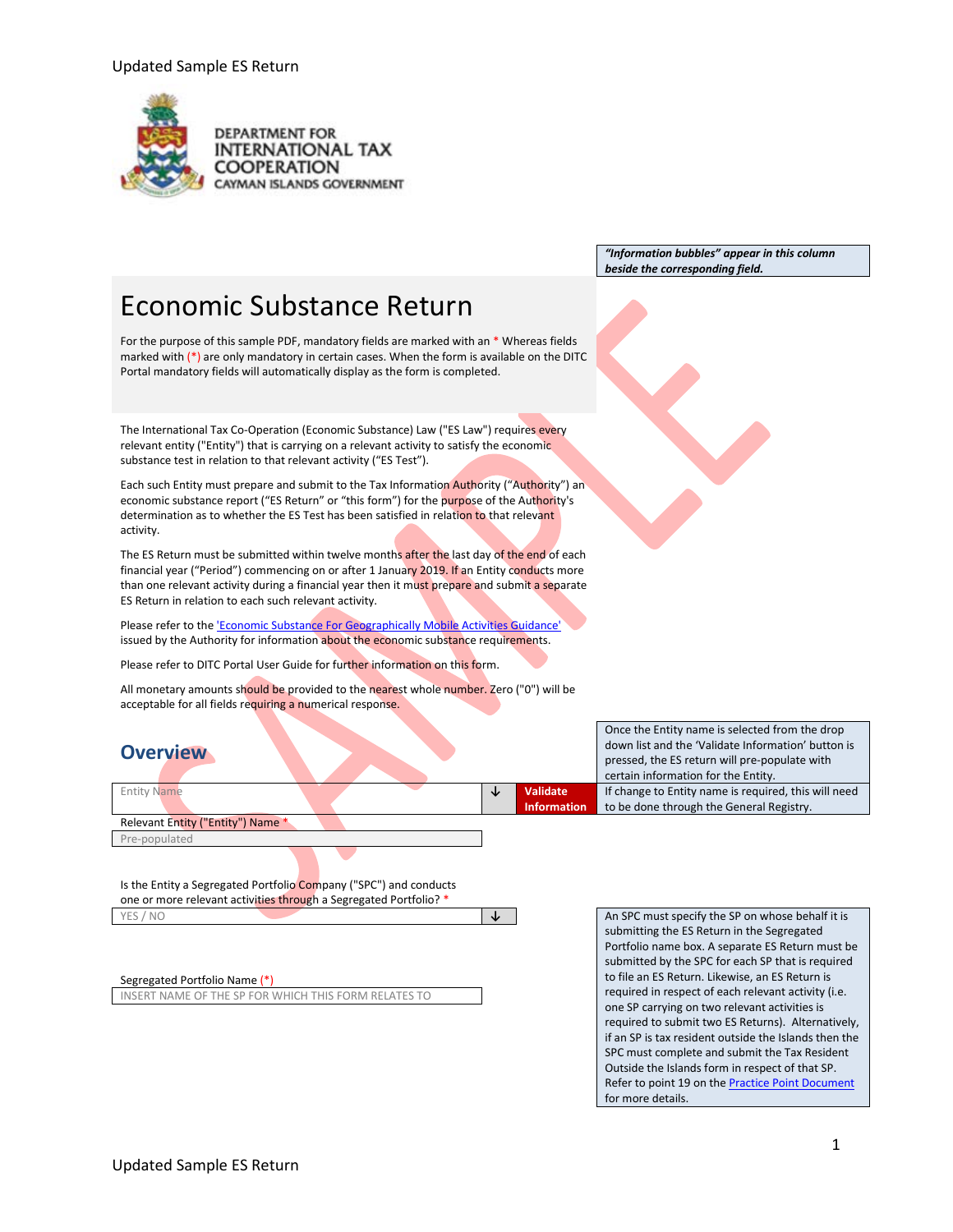Does the Entity (or Segregated Portfolio, as the case may be) have a foreign branch which is also carrying on a relevant activity and for which it wishes to submit the tax resident outside the Islands form? \* YES / NO **↓** An Entity which has a foreign branch that is

List of Relevant Activities **↓** 

Name of Foreign Branch (\*)

INSERT TEXT

Relevant Activity carried on by Foreign Branch (\*)

Period End Date (i.e. end of financial year) specified on ESN Pre-populated from ESN with option to correct

Period End Date (for purposes of this ES Return) \* The first Period will be the first financial year YYYY-MM-DD

Period Start Date (i.e. start of financial year) \*

YYYY-MM-DD

Period Days Pre-populated

Reporting Period

Pre-populated

Responsible Person

IN: General Registry Number

Pre-populated – NOTIN

Distribution and Service Centre Business **↓** Intellectual Property Business Banking Business Fund Management Business Insurance Business Headquarters Business Financing and Leasing Business Shipping Business None

#### FI Number (CRS/FATCA)

Pre-populated from ESN with option to update / correct When the Entity indicated on its ESN that it has

carrying on a relevant activity outside the Islands will not be required to satisfy the ES Test with respect to that foreign branch if the Entity satisfies the Authority that the foreign branch is tax resident outside the Islands. The financial performance of any such foreign branch should be excluded from this ES Return.

The Entity must complete the remainder of this ES Return with respect to its relevant activity and should also complete a Tax Resident Outside the Islands Form with respect to the relevant activity carried on by its foreign branch outside the Islands.

commencing after the operative date of the ES Laws. The Entity should refer to both the ES Law and The International Tax Co-Operation (Economic Substance)(Prescribed Dates) Regulations, 2018. Please refer to User Guide for examples.

Pre-populated from ESN The Responsible Person can only be changed by resubmitting the ESN Notification via CAP. The Responsible Person may appoint secondary users on the DITC Portal.

Pre-populated from ESN **If change to GR number is required, this will need** to be done through General Registry.

This field is always pre-populated with "NOTIN" on the ES Return because the Islands do not issue Tax Identification Numbers.

Type Income: Relevant Activity \* The relevant activity is pre-populated to reflect the selection made on the ESN (or first one stated if more than one) but can be amended here. If the Entity has more than one relevant activity then it must select one relevant activity for the purpose of this ES Return and complete a separate ES Return for each one of its relevant activities.

> an FI number but the number was not available at the time of filing the ESN, it will be required to complete here.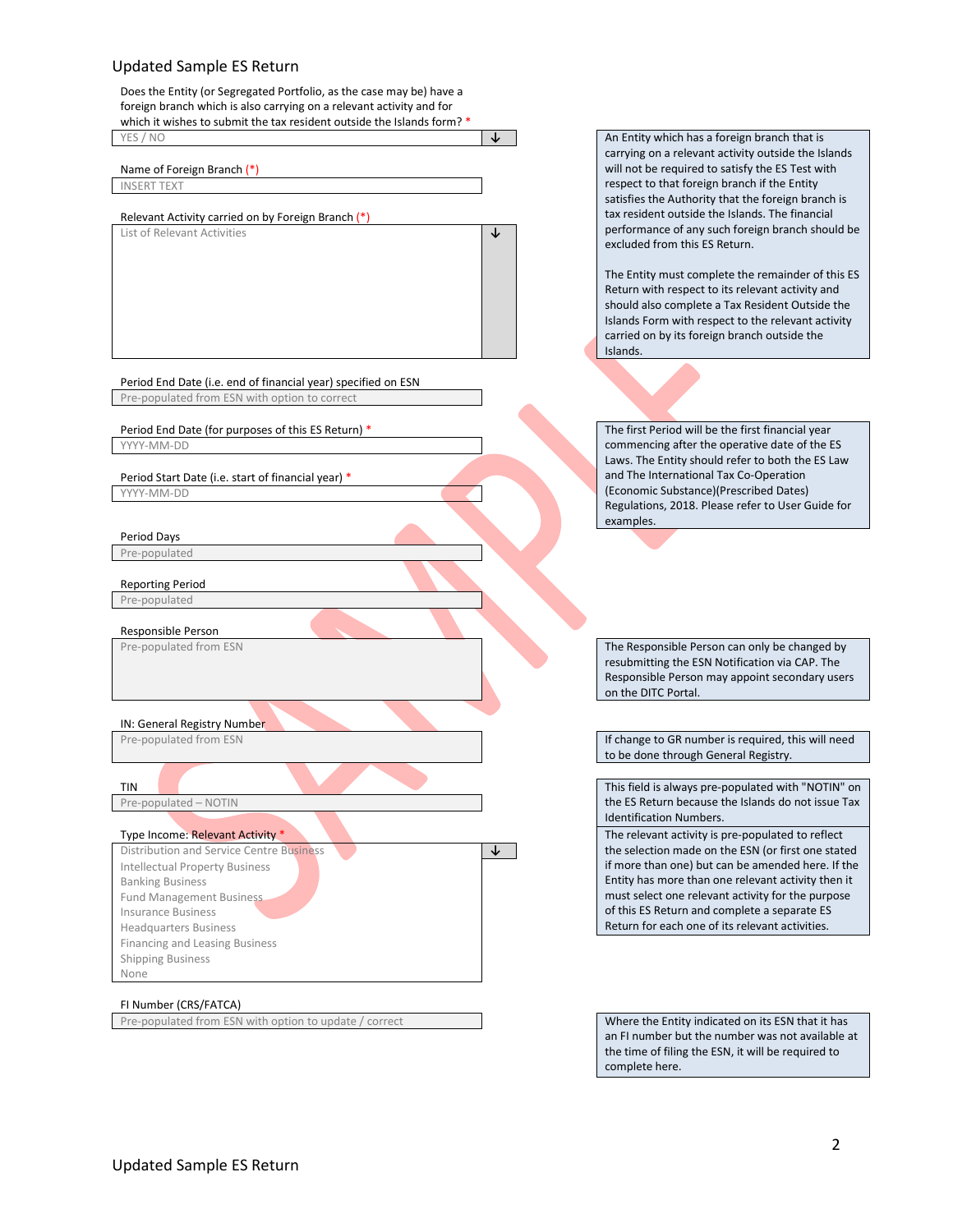#### IRS GIIN (FATCA)

Pre-populated from ESN with option to update / correct Where the Entity indicated on its ESN that it has a

CIMA licence / registration type and number

Pre-populated from ESN with option to update / correct Where the Entity indicated on its ESN that it has a

**Relevant Income**

Currency used to complete this ES Return. \* The Entity must use one currency for all financial USD etc. **↓** data in the ES Return.

Insert Monetary Amount

Gross Income: Total relevant income for the Period. \* The OECD NTJ schema uses the term "Gross Insert Monetary Amount

# **Type of Income:**

Total relevant income received from related parties for the Period \* Related Parties should be interpreted as Insert Monetary Amount or "UNKNOWN"

Total passive income that is also relevant income received for the Period \*

GIIN but the number was not available at the time of filing the ESN, it will be required to complete here.

CIMA number but the number was not available at the time of filing the ESN, it will be required to complete here.

Annual Income: Total income for the Period. \* The OECD NTJ schema uses the term "Annual" Income". This element should contain the total annual gross income of the Entity (i.e. not limited to relevant income).

> Income". The ES Law defines relevant income as follows; "relevant income", in relation to an Entity, means all of that Entity's gross income from its relevant activities and recorded in its books and records under applicable accounting standards. For the avoidance of doubt, relevant income for the purposes of the ES Law is gross income and not accounting income/profit. Gross income is equal to gross receipts/gross revenue, whether in the form of cash or property, which the Entity derived from its pure equity holding company business.

"Constituent Entities" as defined in the ES Law. Please note that the balance (i.e. Total Relevant Income less Relevant Income from Related Parties) will be assumed to be relevant income received from unrelated parties. "UNKNOWN" may lead to further enquiries.

Insert Monetary Amount or "UNKNOWN" Noted as a series of the passive relevant income should be interpreted as income in respect of which, broadly speaking, the recipient does not participate in the business activity giving rise to the income, e.g. dividends, interest, rental income, royalties, etc. Please note that the balance will be assumed to be active relevant income (i.e. Total Relevant Income less Passive Relevant Income). "UNKNOWN" may lead to further enquiries.

# **Entity Details:**

Status Pre-populated from General Registry

Date ceased to be active Pre-populated from General Registry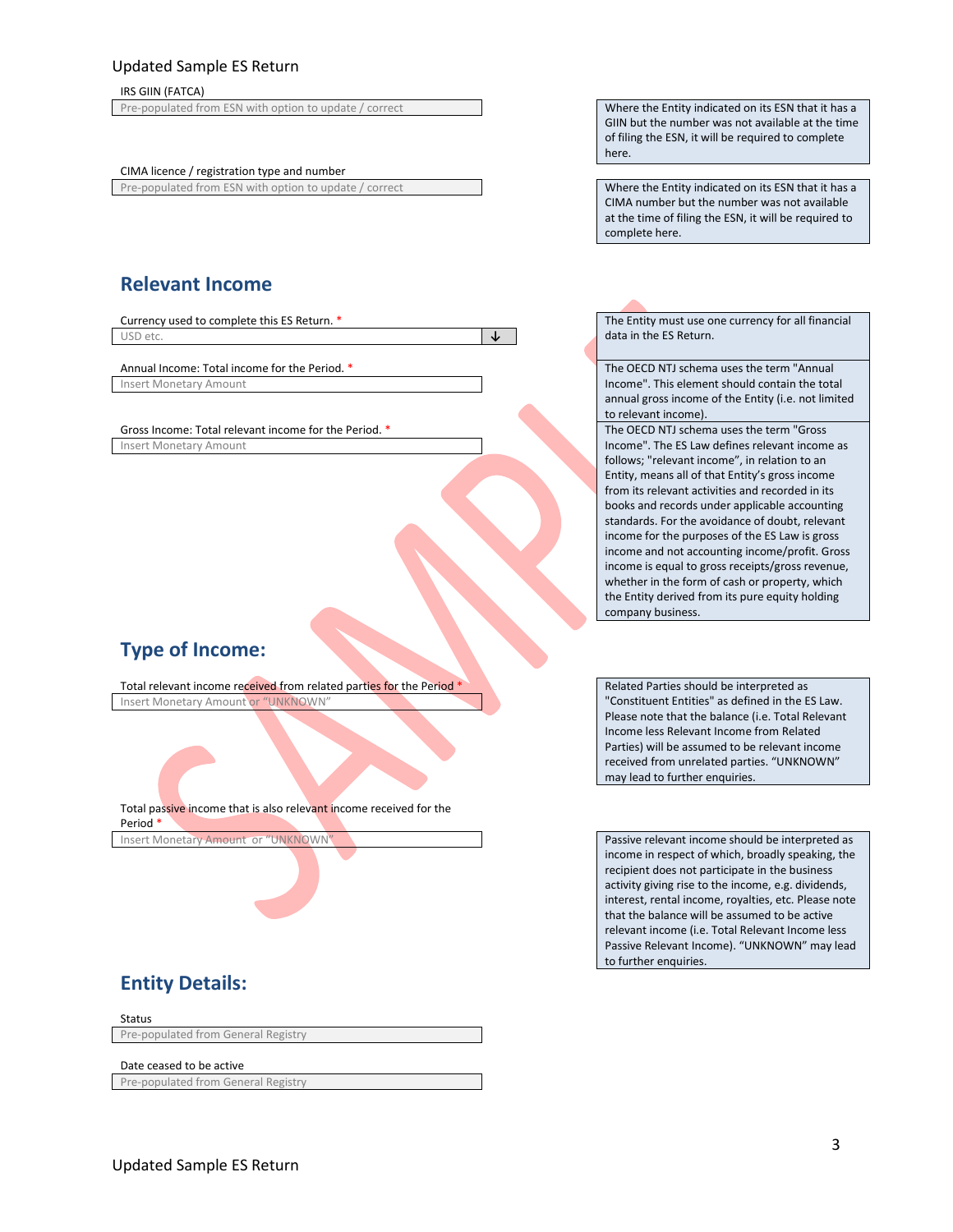Is the Entity a constituent entity of an MNE Group for the purposes of the Country-by-Country reporting (CbCR) framework \* Yes / No **↓**

Name Group: Name of MNE Group, if different from Entity name

# **Immediate Parent Details:**

Jurisdiction of tax residence \*

Type of Identification Number (\*)

Jurisdiction that issued other Identification Number (\*)

Legal Address Type \* Residential Or Business **↓** Residential Business Registered office Unknown Country Code \* Street Building Identifier Suite Identifier Floor Identifier District Name

Post Office Box

Post Code

City \*

the ES Law. All fields relating to an Immediate Parent must be completed for each one. How many Immediate Parents does the Entity have? \* ADD ADD Use the "ADD" button for each Immediate Parent. This information is required under the ES Law. If "UNKNOWN" is selected please provide explanation in "Other" section below. UNKNOWN Name of entity \* None is a set of entity  $\blacksquare$  NONE Entity does not have an Immediate Parent. May be a corporate or a non-corporate entity, for example a partnership. TIN or Similar \* This data element provides the tax identification number (TIN) used by the tax administration of the jurisdiction of tax residence of the immediate parent. If the immediate parent does not have a TIN the value "NOTIN" should be entered. This attribute describes the jurisdiction that issued by (\*) the TIN. It should be always provided, unless NOTIN is entered in the TIN element.

Immediate Parent is defined in the Schedule to

Identification Number other than TIN \* This data element can be provided (and repeated) if there are other identification numbers (INs) available, such as a company registration number or an Entity Identification Number (EIN). If that Entity does not have any other INs, the value "NONE" should be entered.

> ↓ │ Country code selected should be the country the address relates to.

Country Subentity **For example**; province or state.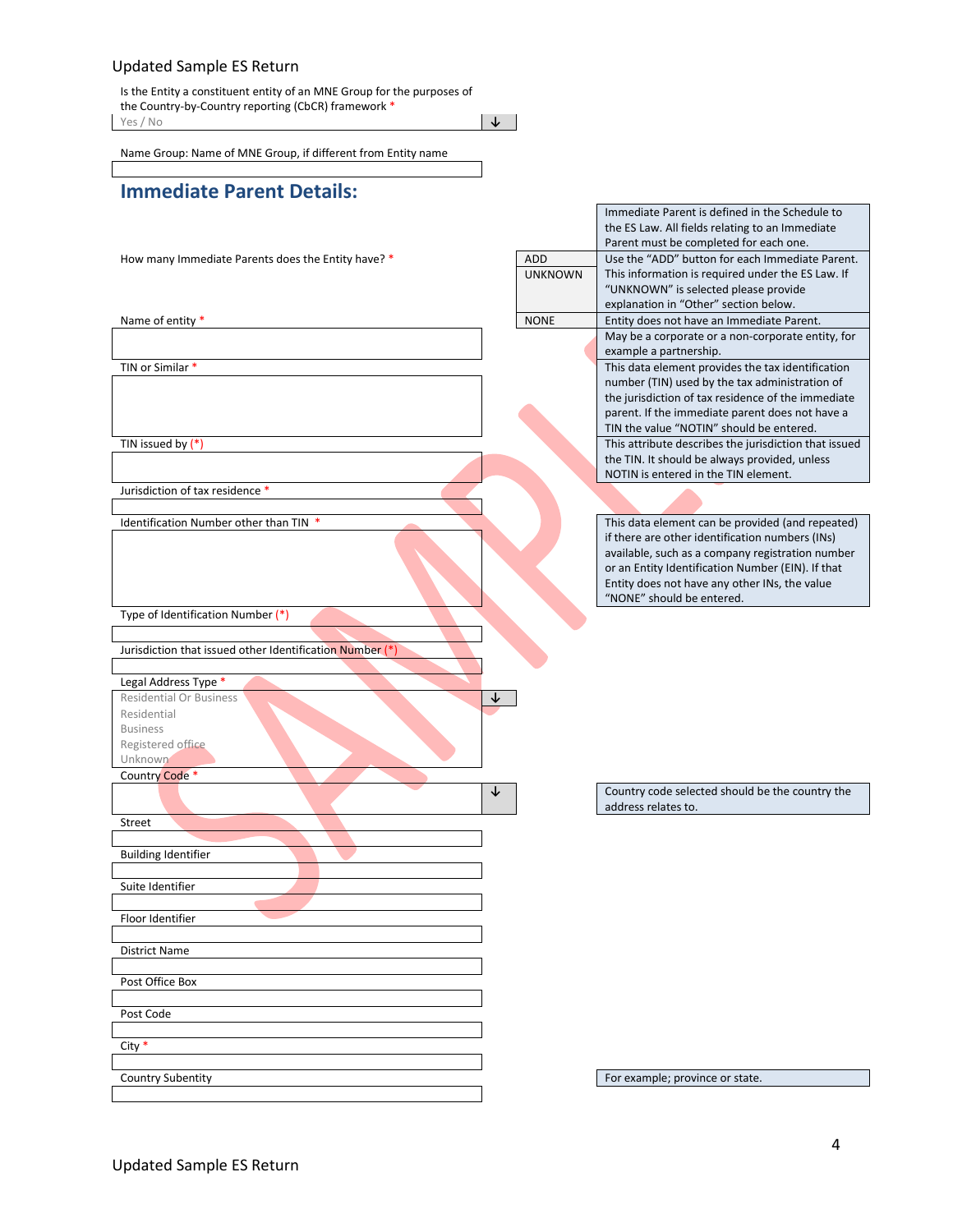Address Free Address Free allows input of address information

| <b>Ultimate Parent Details:</b> |  |
|---------------------------------|--|
|                                 |  |

# Does the Entity have an Ultimate Parent? \* YES **↓** This information is required under the ES Law. If NO UNKNOWN Name of entity \* TIN or Similar \* This data element provides the tax identification This attribute describes the jurisdiction that issued by (\*) This attribute describes the jurisdiction that issued Jurisdiction of tax residence \* Identification Number other than TIN \*

Type of Identification Number (\*)

Jurisdiction that issued other identification number (\*)

Legal Address Type \* Residential Or Business **↓**

| Residential                |  |
|----------------------------|--|
| <b>Business</b>            |  |
| Registered office          |  |
| Unknown                    |  |
| Country Code *             |  |
|                            |  |
| Street                     |  |
|                            |  |
| <b>Building Identifier</b> |  |
|                            |  |
| Suite Identifier           |  |
|                            |  |
| Floor Identifier           |  |
|                            |  |
| <b>District Name</b>       |  |
|                            |  |
| Post Office Box            |  |
|                            |  |
| Post Code                  |  |
|                            |  |
| City *                     |  |
|                            |  |
| Country Subentity          |  |
|                            |  |
| <b>Address Free</b>        |  |
|                            |  |

in free text. It should only be used in exceptional circumstances when it is impossible to provide the address in the fixed format. Ultimate Parent is defined in the Schedule to the ES Law.

"UNKNOWN" is selected please provide explanation in "Other" section below.

May be a corporate or a non-corporate entity, for example a partnership.

number (TIN) used by the tax administration of the jurisdiction of tax residence of the ultimate parent. If the ultimate parent does not have a TIN the value "NOTIN" should be entered. the TIN. It should be always provided, unless NOTIN is entered in the TIN element.

This data element can be provided (and repeated) if there are other identification numbers (INs) available, such as a company registration number or an Entity Identification Number (EIN). If the Entity does not have any other INs, the value "NONE" should be entered.

Country code selected should be the country the **↓** address relates to.

For example; province or state. Address Free allows input of address information in free text. It should only be used in exceptional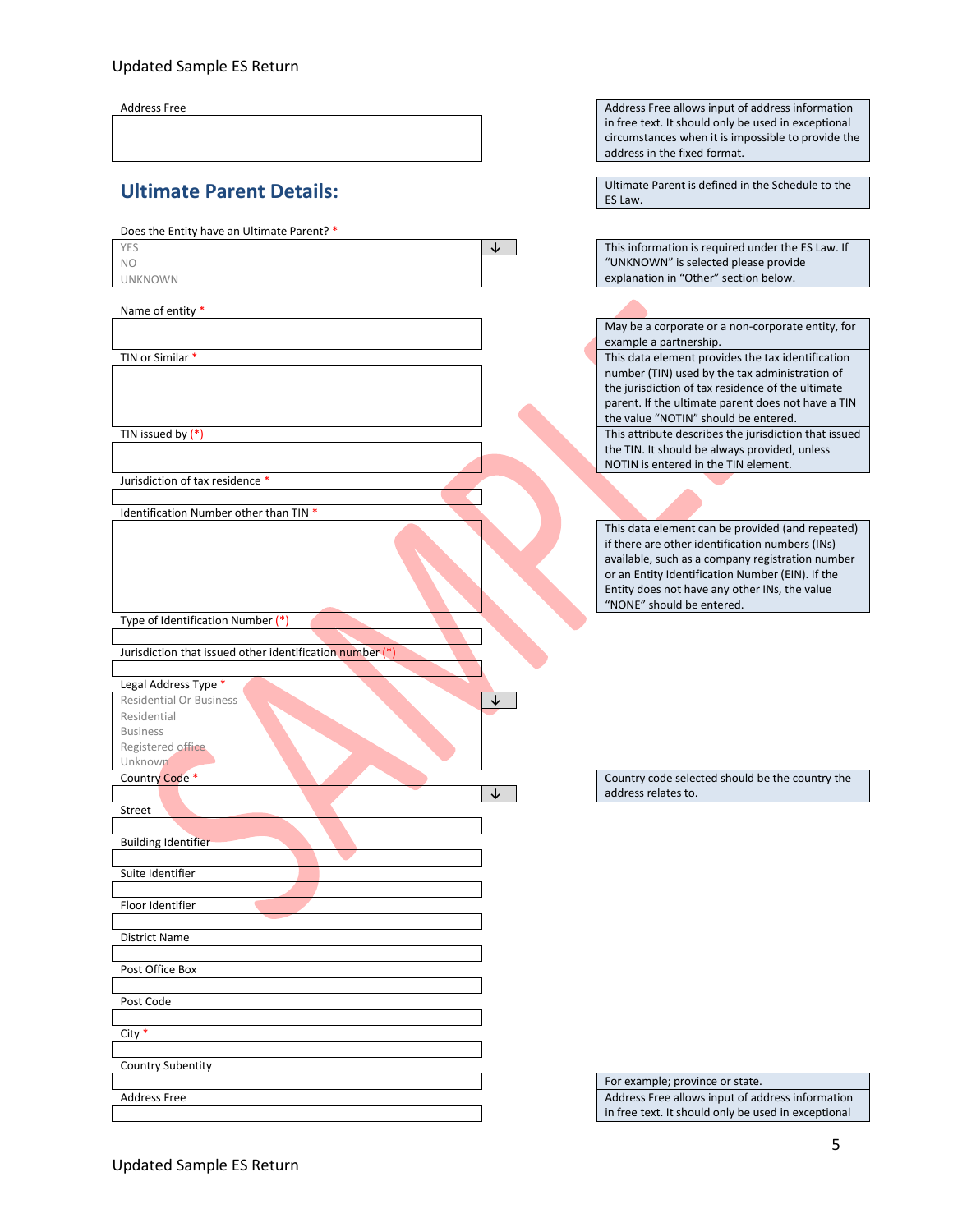# circumstances when it is impossible to provide the address in the fixed format. **Ultimate Beneficial Owner (UBO) Details:**  Ultimate Beneficial Owner is defined in the Schedule to the ES Law.<br>The provision of this information is optional unless How many Ultimate Beneficial Owners (UBO) does the Entity have? ADD the Entity answers "NO" in the Declaration Section below, in which case the provision of UBO information is mandatory UNKNOWN If "UNKNOWN" is selected please provide explanation in "Other" section below. Last Name of UBO First Name of UBO TIN or Similar This data element provides the tax identification number (TIN) used by the tax administration of the jurisdiction of tax residence of the UBO. If the UBO does not have a TIN, the value "NOTIN" should be entered. TIN issued by This attribute describes the jurisdiction that issued the TIN. It should be always provided, unless NOTIN is entered in the TIN element. Jurisdiction of tax residence UBO Type: Type of ultimate beneficial ownership interest the UBO has with the Entity Legal Person - Ownership **↓** Legal Person - Other Means Legal Person - Senior Managing Official Legal Arrangement – Trust - Settlor Legal Arrangement – Trust - Trustee Legal Arrangement – Trust - Protector Legal Arrangement – Trust - Beneficiary Legal Arrangement - Trust - Other Legal Arrangement – Other - Settlor-Equivalent Legal Arrangement – Other - Trustee-Equivalent Legal Arrangement – Other - Protector-Equivalent Legal Arrangement - Other - Beneficiary-Equivalent Legal Arrangement - Other - Other-Equivalent Legal Address Type **↓** Residential Or Business Residential **Business** Registered Office Unknown Country Code Country code selected should be the country the Country code selected should be the country the **↓** address relates to. Street Building Identifier Suite Identifier Floor Identifier District Name Post Office Box Post Code

**City**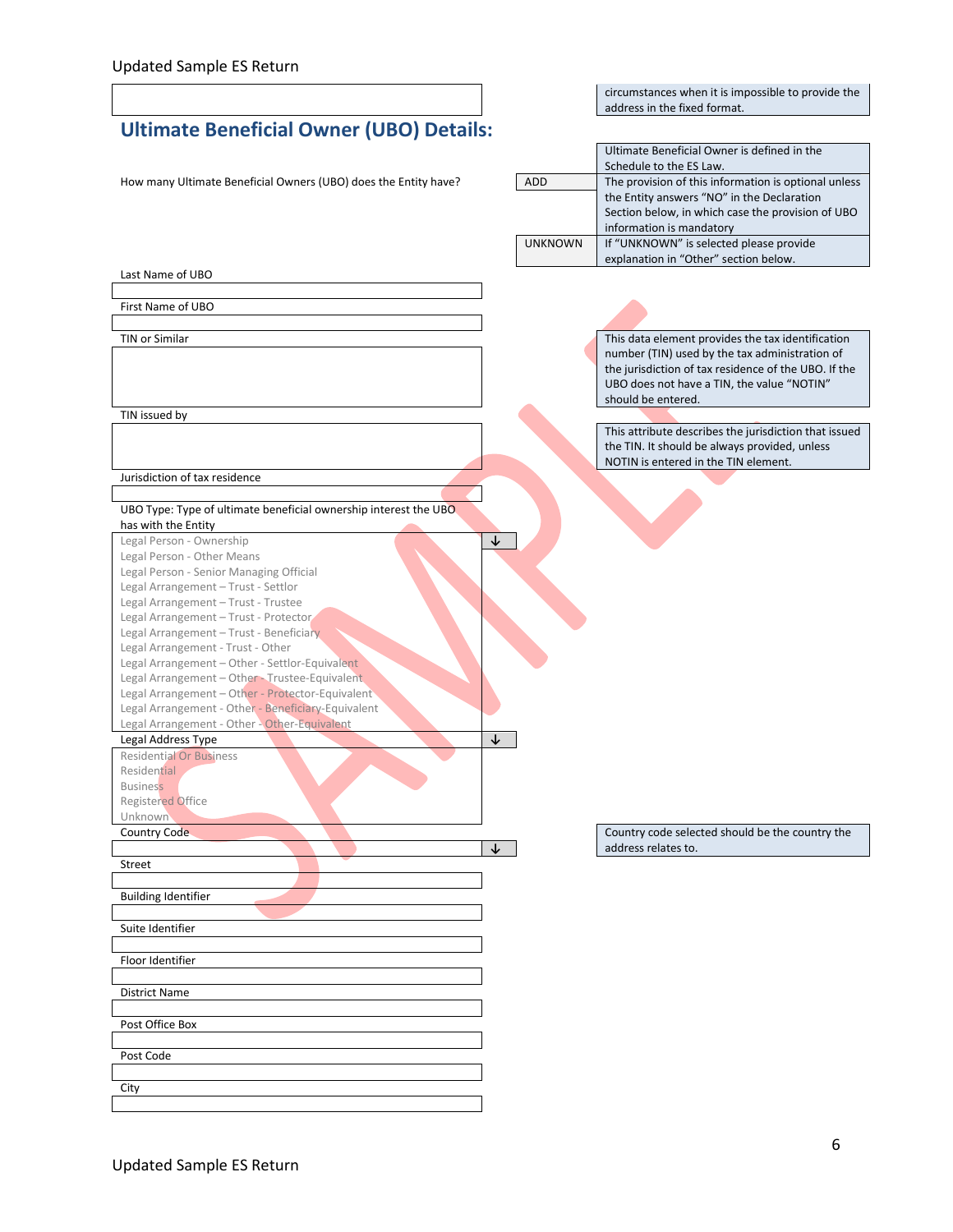Country Subentity

Address Free

# **Core Income Generating Activities ("CIGA"):**

#### Confirm which, if any, of the following CIGA were carried on in the

Islands during the Period [Check Box] \* Option to select from CIGA as outlined in the ES Law for the selected Relevant Activity Other during the Period. None

Provide a description of "Other" CIGA (\*)<br>INSERT TEXT

Were any of the activities that are of central importance to the Entity in terms of generating relevant income carried on outside the Islands during the Period? \* Yes / No **↓**

If yes, please provide details (\*)

# **Outsourcing:**

Were any of the CIGA outsourced to a service provider in the Islands during the Period? \* Yes / No **↓**

How many service providers performed CIGA? (\*)



For example; province or state.

Address Free allows input of address information in free text. It should only be used in exceptional circumstances when it is impossible to provide the address in the fixed format.

**↓** The selection here should include any CIGA outsourced to a service provider in the Islands

Add separate box for each CIGA.

INSERT TEXT **Provide overview of the activities that are of**  $\blacksquare$ central importance to the Entity in terms of generating income, why they are required to be carried on outside the Islands and the location where they were carried on. If the Entity wishes to provide further detail, please add to the "Other" section below.

> The Entity provides information in this section on condition that the Authority may verify any or all such information with any service provider mentioned in this section via the contact provided by the service provider to the Authority. It is the Entity's responsibility to ensure that the service provider (and the contact provided to the Authority) will be available to verify the Entity's outsourcing claim to the Authority. The Authority may treat any outsourcing claim in this section as invalid unless the service provider verifies and substantiates the outsourcing claim within 30 days of the Authority's request; i.e. in that situation the Entity must satisfy the ES test without reliance on the unverified outsourcing.

> provider must file the Form for Outsource Service Providers with the Authority. The Entity can select more than one service provider. Where more than one is selected, the subsequent questions must be answered per service provider.

automatic email to confirm the details provided here. As outlined in the ES Law, the service provider will have 30 days to confirm the information provided. Where verification is not received from the service provider, the outsourcing claim made will not be considered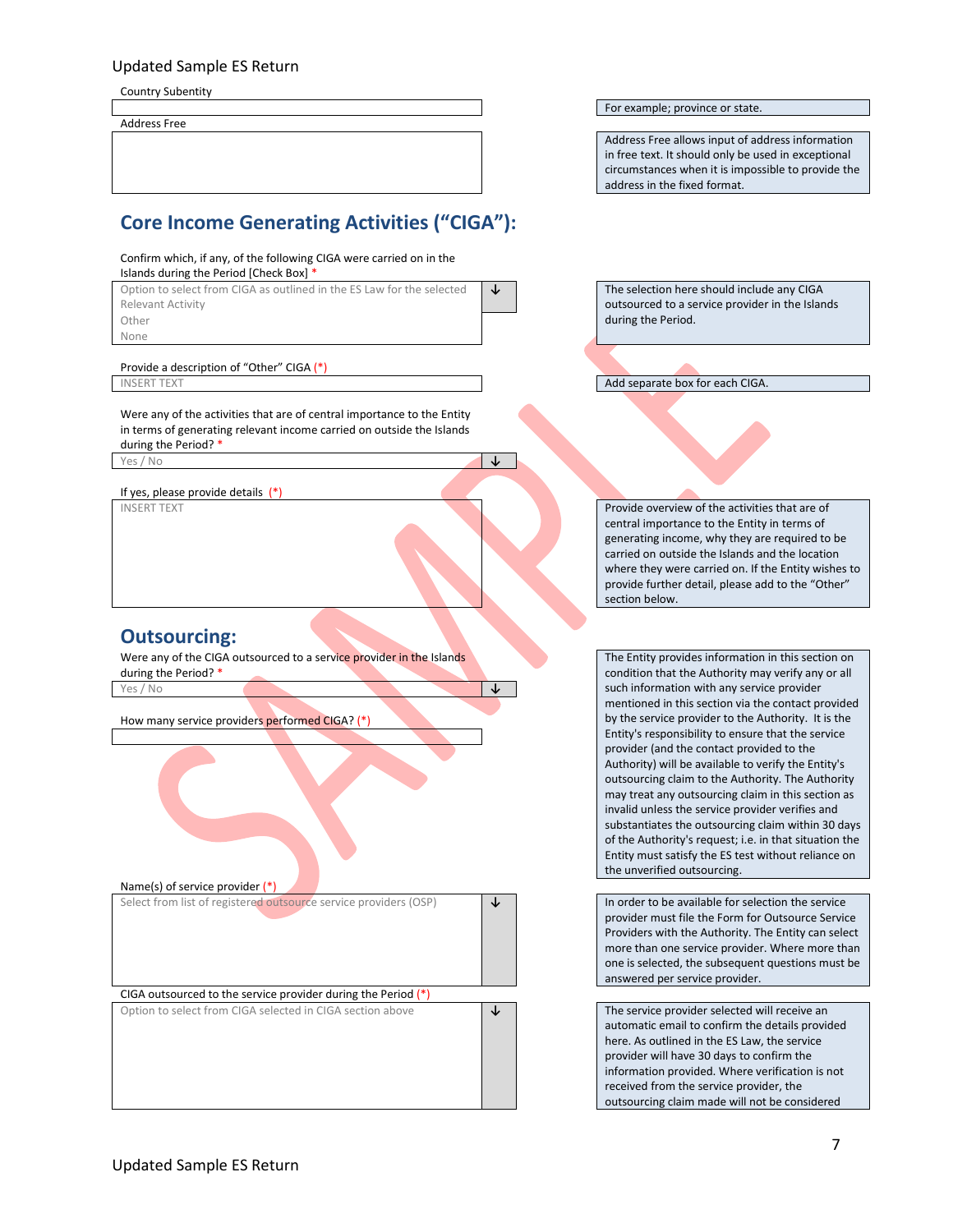#### when assessing whether the Entity has satisfied the ES Test.

Outsourcing: Expenditure incurred on outsourcing of CIGA, to the service provider during the Period (\*)

Insert Monetary Amount

Outsourcing: Total number of hours incurred by employees with appropriate qualifications, during the period, to carry on the CIGA  $(*)$ Insert Number of Hours This field relates to hours incurred by service

Does the Entity monitor and control in the Islands the carrying out of the CIGA by the service provider? (\*)

Yes/No **↓**

Outsourcing: Expenditure incurred, during the Period, on outsourcing of activities that are of central importance to the Entity in terms of generating relevant income and that occurred outside the Island (\*) Insert Monetary Amount

# **Physical Presence, Assets and Employees:**

Did the Entity have business premises/offices in the Islands during the Period? \*

Yes, the physical address is provided below No physical address

Legal Address Type \*

| Legal Address Type             |   |
|--------------------------------|---|
| <b>Residential or Business</b> | ↓ |
| Residential.                   |   |
| <b>Business</b>                |   |
| Registered Office              |   |
| Unknown                        |   |
| Country Code *                 |   |
|                                |   |
| Street                         |   |
|                                |   |
| <b>Building Identifier</b>     |   |
|                                |   |
| Suite Identifier               |   |
|                                |   |
| Floor Identifier               |   |
|                                |   |
| <b>District Name</b>           |   |
|                                |   |
| Post Office Box                |   |
|                                |   |
| Post Code                      |   |
|                                |   |
|                                |   |
| City $*$                       |   |
|                                |   |

provider.

**↓** The Entity must select "no physical address" if it did not own, rent, or have use of any premises in the Islands during the Period. For the avoidance of doubt, the address of an outsource service provider would not be considered a physical address of the Entity.

> The Authority recommends that an Entity with no physical address add a note in the Other section below explaining the nature of its physical presence and why that is considered to be adequate in relation to the Entity's activities.

**Generally, if 'Yes' to Physical Address - select** "business" If 'No' to Physical Address - select "Registered Office".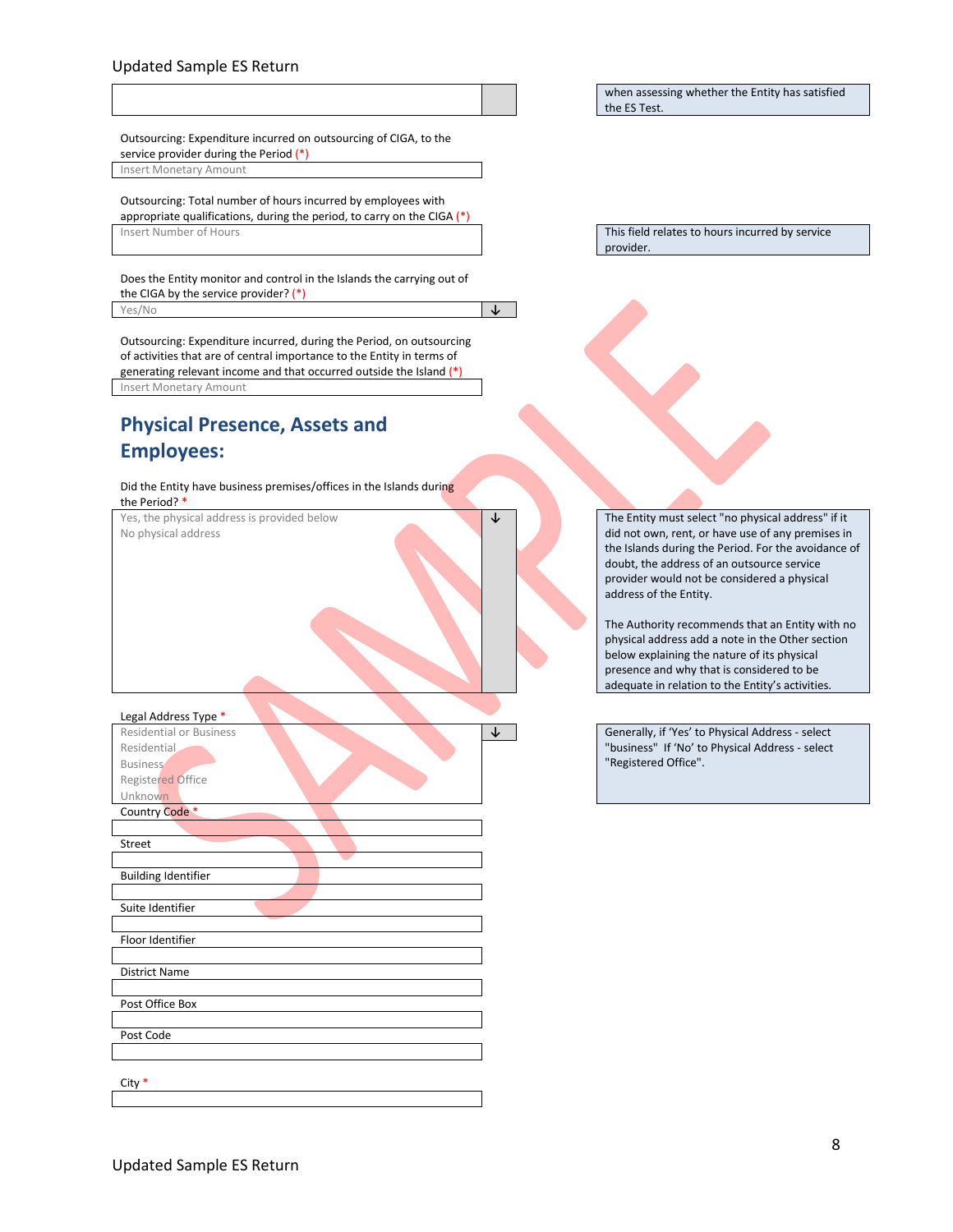Country Subentity

#### Address Free

For example; province or state.

Address Free allows input of address information in free text. It should only be used in exceptional circumstances when it is impossible to provide the address in the fixed format.

Specify the location of the tangible assets used for the relevant activity and held by the Entity, if any, at the end of the Period \*

Cayman Islands **↓** Drop down list of countries (may select more than one) No Tangible Assets

State the Net Book Value of such tangible assets used for the relevant activity and held by the Entity, if any, at the end of the Period (\*) Insert Monetary Amount

Did the Entity hold any IP assets, as defined by the ES Law, during the Period? \*

State the IP Asset Type (\*) Brand **↓**

Design Right Copyrighted Software Patent Trademark Other

Provide a description of Other (\*)

Insert Text

Employees (Total): Confirm the number of full-time equivalent, qualified (FTE) employees, if any, who worked in the Islands for the Entity during the Period \*



Employees (CIGA): Confirm the number of full-time equivalent, qualified (FTE) employees, if any, who worked in the Islands on the Entity's CIGA for the relevant activity during the Period \* Insert Number of Employees

Yes / No **↓** In line with the ES Guidance, the Authority regards the term IP asset for the purposes of this question to only include any such right from which identifiable income accrues to the business (i.e. such income being separately identifiable from any income generated from any tangible asset in which the right subsists).

> of FTEs i.e. the number of persons who worked full time within the Entity, or on its behalf during the reporting period. For example, the work of persons who have not worked the full year, the work of those who have worked part-time, regardless of duration, and the work of seasonal workers are counted as fractions of an FTE. For this purpose, a standard working week will be considered as 37.5 hours and it is assumed that there are 47 working weeks in the year. In cases where directors are performing functions or part thereof which would have been performed by employees such directors should be counted as a fraction of an FTE commensurate with the time commitment of the function undertaken.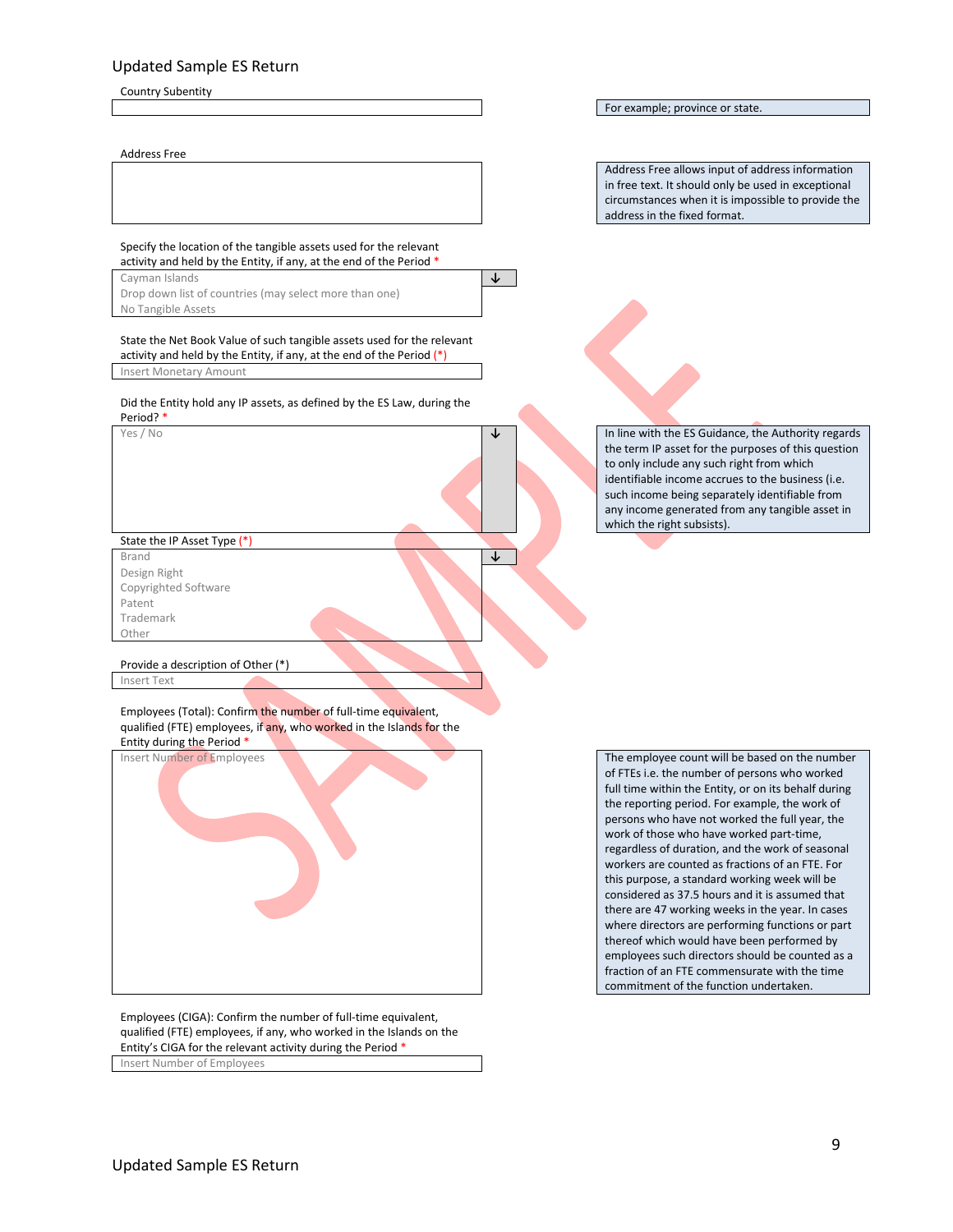#### Employees (Outsource) .



If not, provide further details (\*) Insert Text

# **Expenditure**

Expenses: Total operating expenditure for the Period \* Insert Monetary Amount **Operating Expenditure will generally be the** 

#### Direct: Operating expenditure incurred, during the Period \* Direct operating expenses relates to all operating

Insert Monetary Amount

#### **Breakout of operating expenditure to show:**

Insert Monetary Amount

Rent \*

Insert Monetary Amount Directors Fees

Insert Monetary Amount

# **Directed and Managed in the Islands**

**Please confirm if the following statements are true in relation to the relevant activity carried on during the Period**

The board of directors, as a whole, have the appropriate knowledge and expertise to discharge its duties as a board of directors? \* Yes / No **↓**

For the Period, were the meetings of the board of directors held, in the Islands, at adequate frequencies given the level of decision making required? \*

For the board of directors meetings in the question above, confirm that there was a quorum of directors present in the Islands ' Yes / No **↓**

For the board of directors meetings described above, confirm that the minutes of the meetings record the making of strategic decisions of the Entity \* Yes / No **↓** information provided in number of hours incurred by the service provider in Outsourcing section above. If you require an edit to this field please update above.

Qualifications could include academic qualifications, vocational qualifications, relevant industry technical qualifications and also qualification by relevant experience.

entity's operating expenditure from the financial statements, excluding capital.

expenses incurred, by the Entity with respect to the relevant activity except expenditure incurred on outsourcing of CIGA.

Salary and Wages \* This should reflect the salary / wages paid to FTE employees of the Entity during the period e.g. salaries/wages paid to full time employees, persons who have not worked the full year, those who have worked part-time, regardless of duration, and the work of seasonal workers. For the avoidance of doubt, directors fees or fees paid to outsource service provides should not be included here.

> These confirmations are required by section 4(3) of the ES Law. When answering this section for a corporate director, these questions apply to the individuals actually performing the duties.